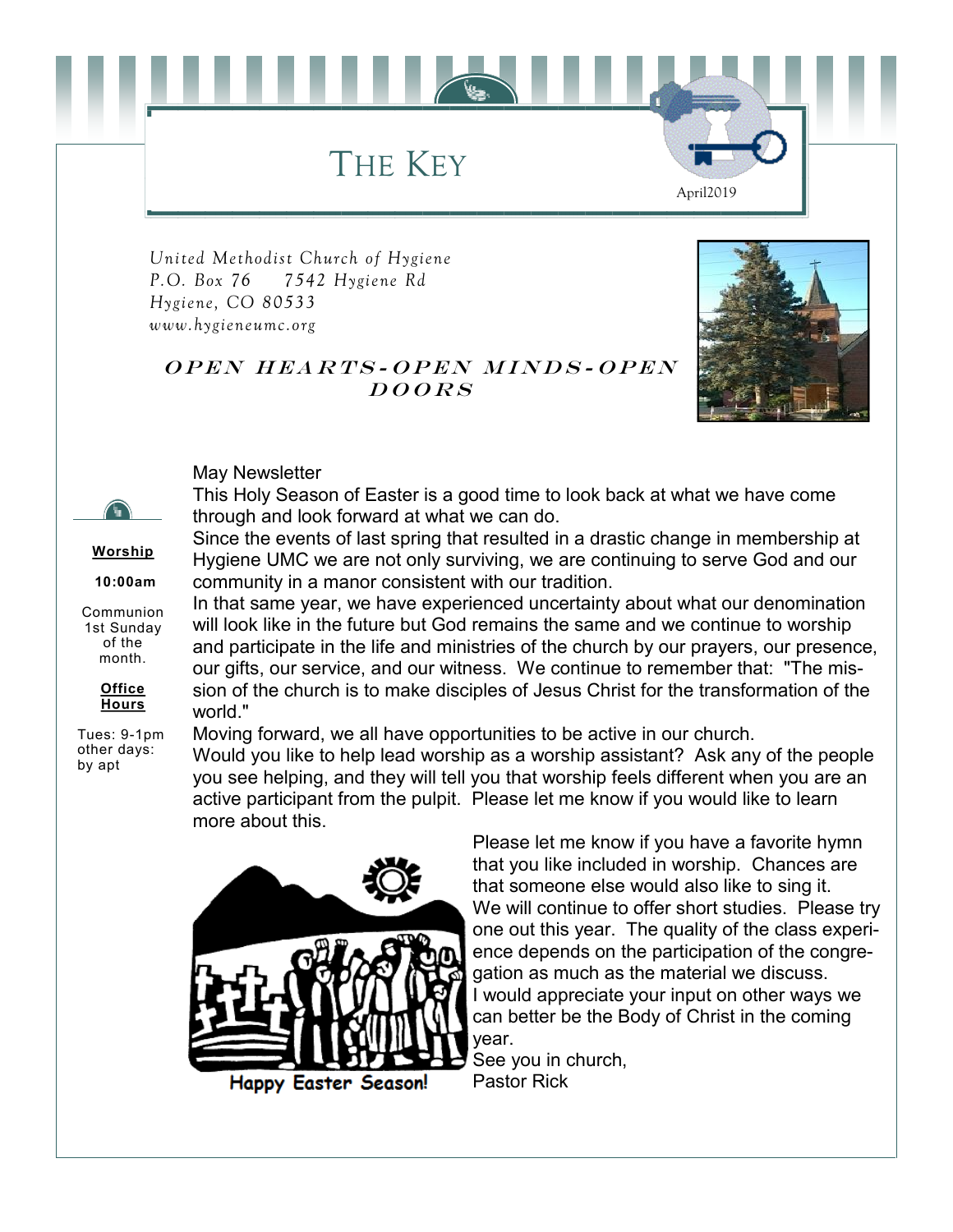#### **Church Organization**

| Ad Board:                     | Missi |  |
|-------------------------------|-------|--|
| Everyone!                     | Janis |  |
| <b>Vicky Andrew-</b><br>Chair | Debb  |  |
|                               | Andy  |  |
|                               |       |  |

Trustees: Andy Ernst-Chair

- Leroy Andrew
- Jerry Burneson
- Sarah Young
- Dave Puzo
- Jim Young
- Janis Johnson
- SPR:
- Jim Young-Chair Andy Ernst Dave Puzo Don Warsavage

ons: Janis Johnson ie Puzo Ernst

> Memorials: Vicky Andrew Sandy Long Janis Johnson

**Worship** Sarah Young **Choir** 

- **Communication** Terri Goon Sarah Young Logan Sacoman Andy Ernst
- Vicky Andrew Terri Goon
- Pastor Stewart

Finance:

- Terri Goon-Chair Barbara Burneson Andy Ernst
- Debbie Puzo
- Sandy Long
- Alice Johnstone

## **From your Lay Leader**

I want to make a suggestion.

Each potluck that I have attended as long as I can remember, the food is just outstanding. Wouldn't it be nice to have a few of the great food recipes submitted as a news item in the news letter? (yes!!)

If you agree that the church potlucks and the snacks for fellowship time is pretty special, would you be willing to share your secret recipe?

Just e-mail Terri Goon. (t\_goon@mac.com) Or hand it to her at church!

I know it would be appreciated by many. Happy eating and God's blessings on the many hands that cook and bake so many great things.

Also we have some moneys available for anyone who need help covering the cost of snacks for fellowship time. See you next Sunday and after service come join for fellowship time, Andy



### **Update on Parsonage Rental**

We have rented the church personage to Janis Johnson.

A lot of work went into getting it ready to rent. Leroy and Vicky did a lot of the inside work getting the rooms painted and cleaned. We had the painting and most of the cleaning hired out.

I can't give enough thanks for all this hard work. The septic tank was pumped with Leroy getting this done. And I would be remiss if getting the back yard cleaned up after many years of neglect.

Leroy and son Bradley worked cutting trees and removing the big pile of debris. The owner of the property to the west also had years of neglect that these two hard workers dug out and hauled away.

There is still work to do , replacing the fence that was torn down to allow the clearing of the debris. Many thanks for all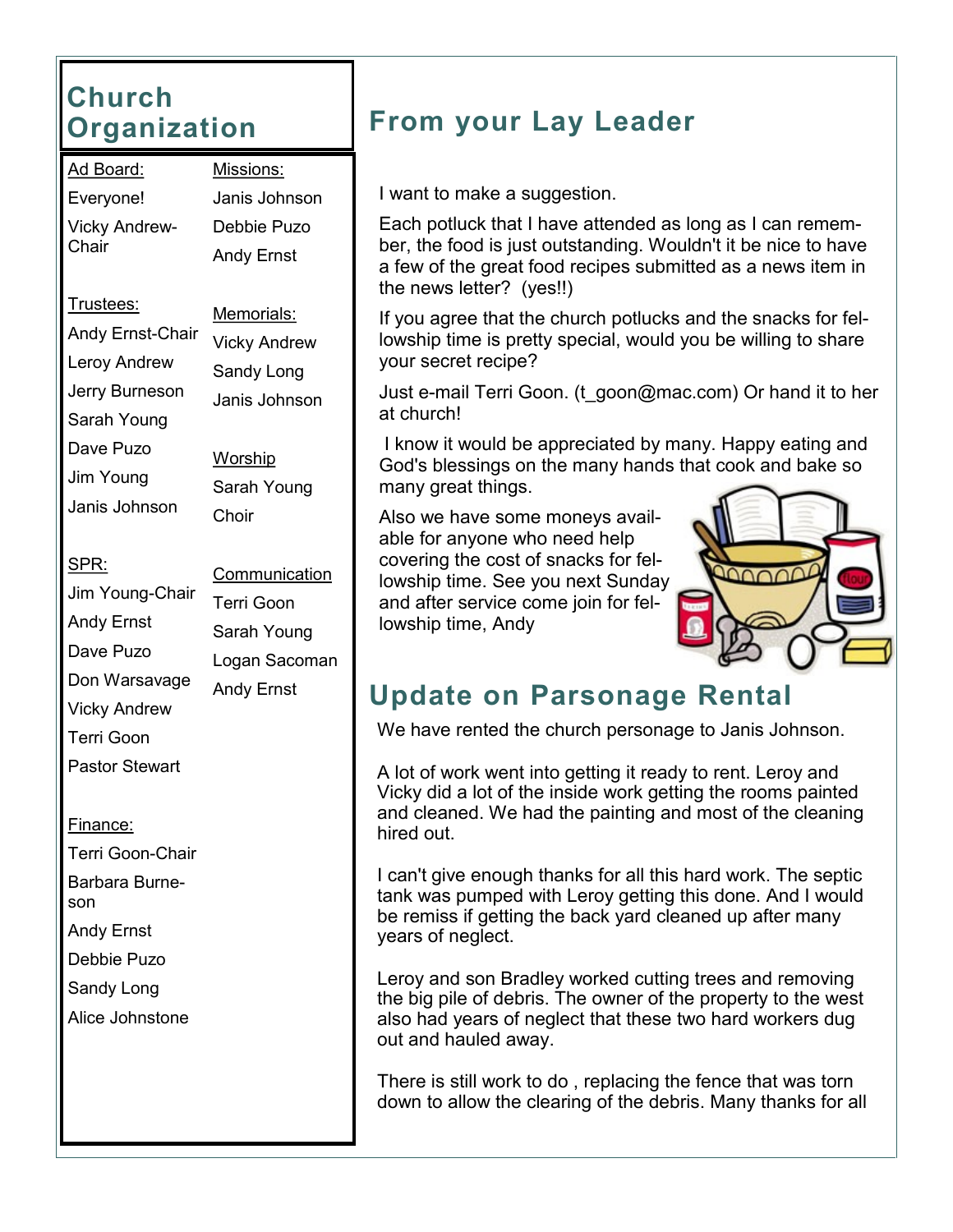#### **Prayers**



#### **Rummage Sale news**

An update on the church rummage sale. We had set May 18th as a date for it to happen. Due to do many graduations and some very busy schedules we are now looking at a later date in the year.

Sometimes it is hard to look into the future but we are still going to have this event which helps with our church mission. So please keep your items for the sale to be announced.

#### Continued prayers for Bill Musselman as he recovers.

Be sure to give him a visit too.

Prayers for the families of Larry Nelson and Meryl Davies. They have both passed from cancer recently.

Prayers for churches of all faiths throughout the world.

Thanks to all the people who helped clean the garden in front of the church. Now the green shoots begin to appear and soon the flowers will appear.



The rose garden also got a necessary trimming and we shall enjoy the pretty red roses. We have two new trees in the back, thanks to Him and Sara Young. :-)

Thanks to the Nailer family and others who save the pop cans that Andy takes to be recycled. This month these cans brought in \$28 for church missions.

#### **Rental cont…..**

the people who were involved in getting the personage ready for rental.

Andy Ernst, chair of trustees

Thank you to all of you! After 1 full year with our new budget we are \$755.53 in the black!! That could not have happened without your strong commitment to Hygiene United **Methodist** 

This figure includes 4 fundraisers, 4 Christmas families supported, regular tithing to our conference and a month without a renter. HUMC is a well loved church. Thank you!

The mouse philosopher says "have you ever noticed as one ages, the younger generation seem to talk much quieter?

And doesn't it amaze one that the stairs are much steeper nowadays and how the older we get we remember that we need to rest a bit more often especially in the middle of the day, I think it's called a nap.



And then it seems like as people age those that are the same age as I am don't seem to recognize me any more. Life is good enjoy each day and take time to laugh a bit each day. ,

signed by the church mouse philosopher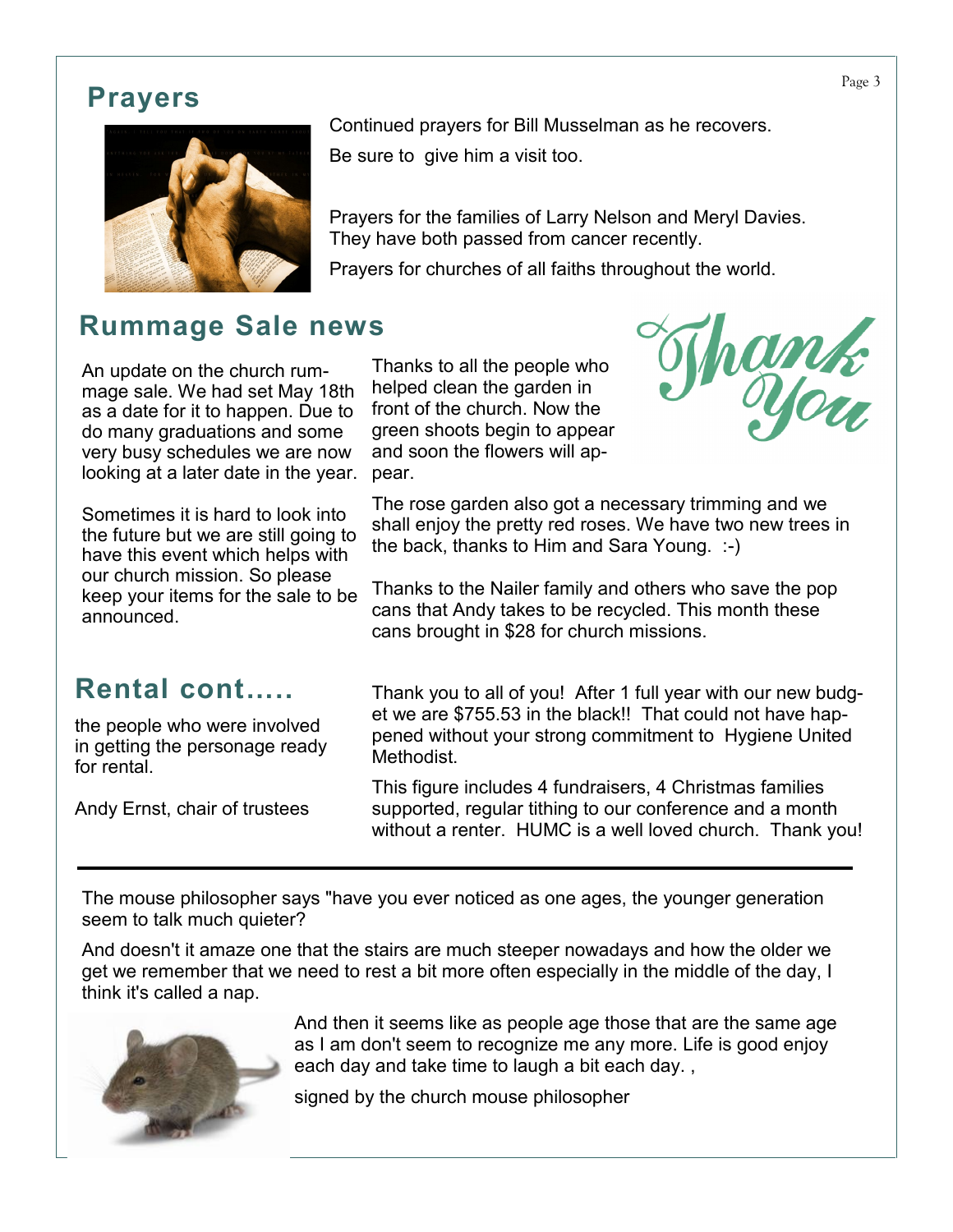#### **Aldersgate Day**

Aldersgate Day is celebrated on May 24 (or the Sunday closest) to commemorate the day in 1738 when John Wesley experienced assurance of his salvation.

Wesley reluctantly attended a group meeting that evening on Aldersgate Street in London. As he heard a reading from Luther's Preface to the Epistle to the Romans, he felt his "heart strangely warmed."

Wesley wrote in his journal that at about 8:45 p.m.



# Hygiene United Methodist **Church Presents** 16th Annual Tractor & Car Show

"while he was describing the change which God works in the heart through faith in Christ, I felt my heart strangely warmed. I felt I did trust in Christ, Christ alone for salvation; and an assurance was given me that He had taken away my sins, even mine, and saved me from the law of sin and death."



#### Saturday, June 15th

9am - 2pm

it the show

op is gone,

7542 Hygiene Rd, Longmont, CO 80503 Contact: Dave Puzo 303-776-6526

\$10 Donation to the Church Fundraiser Food & Drinks available

#### **Hearing Assist**

Hearing assisted devices are now available for your use.

You can find them hanging from the sign-in lectern as you enter on Sunday mornings. Please help yourself as needed.

For instructions see your bulletin or check with Andy.

**Thanks!**